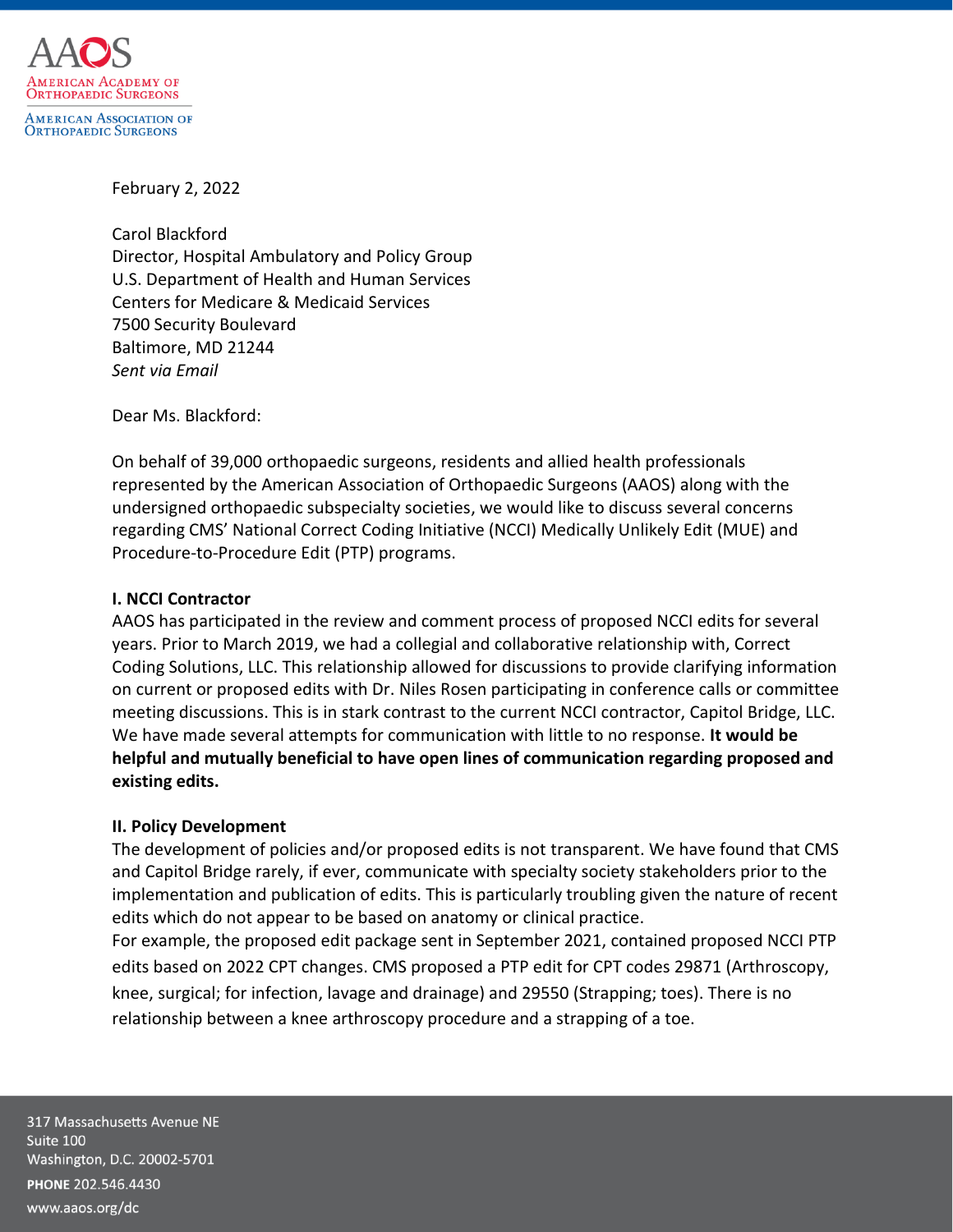

**AMERICAN ASSOCIATION OF ORTHOPAEDIC SURGEONS** 

> The procedures are completely different and have no relationship to each other anatomically.Linking these codes with an NCCI PTP edit, even with an indicator of "1", requires a modifier to bypass an edit that should not exist. **The development of edits is obviously a complex process. It would be advantageous for our society to be able to provide input during the development of edit policies, rather than having to react to them after they are proposed or implemented.**

# **III. Stakeholder Input**

There is little opportunity for meaningful input from stakeholders prior to publication. This becomes particularly troubling when the proposed edits do not make anatomic or scientific sense.

For example, in May 2021, CMS proposed MUE changes for knee repair codes **27405**, *Repair, primary, torn ligament and/or capsule, knee; collateral*, and **27407**, *Repair primary torn ligament and/or capsule, knee; cruciate*. The edits would preclude performing these procedures together, although these procedures are commonly performed together and are medically necessary for treatment to achieve satisfactory outcomes for these injuries. The AAOS protested with a detailed rationale, but Capitol Bridge maintained the edit. **Some edits proposed by NCCI do not make sense based upon medical necessity or human anatomy. There needs to be some way to adjudicate conflicts which arise between NCCI edits and actual medical practice – perhaps by a neutral party.**

# **IV. Appeal Process**

We have found there is not a meaningful process for appeal of edits. In one instance, a request sent in August 2020 for review of existing PTP edits of the shoulder went unanswered for over a year. Every attempt for a response resulted in an automated email message from Capitol Bridge that "CMS was taking our request into consideration. All inquiries go through an evaluation period by CMS and that they would respond once a decision has been reached." It was not until October 28, 2021, that we were able to secure a meeting with CMS and Capitol Bridge to discuss our request in more detail. During that meeting, it was stated that the lack of a response from CMS indicated that the request was considered, and a determination was made. **The appeals process is not timely, transparent, or demonstrably fair. Perhaps it should be supervised by a neutral body.**

317 Massachusetts Avenue NE Suite 100 Washington, D.C. 20002-5701 PHONE 202.546.4430 www.aaos.org/dc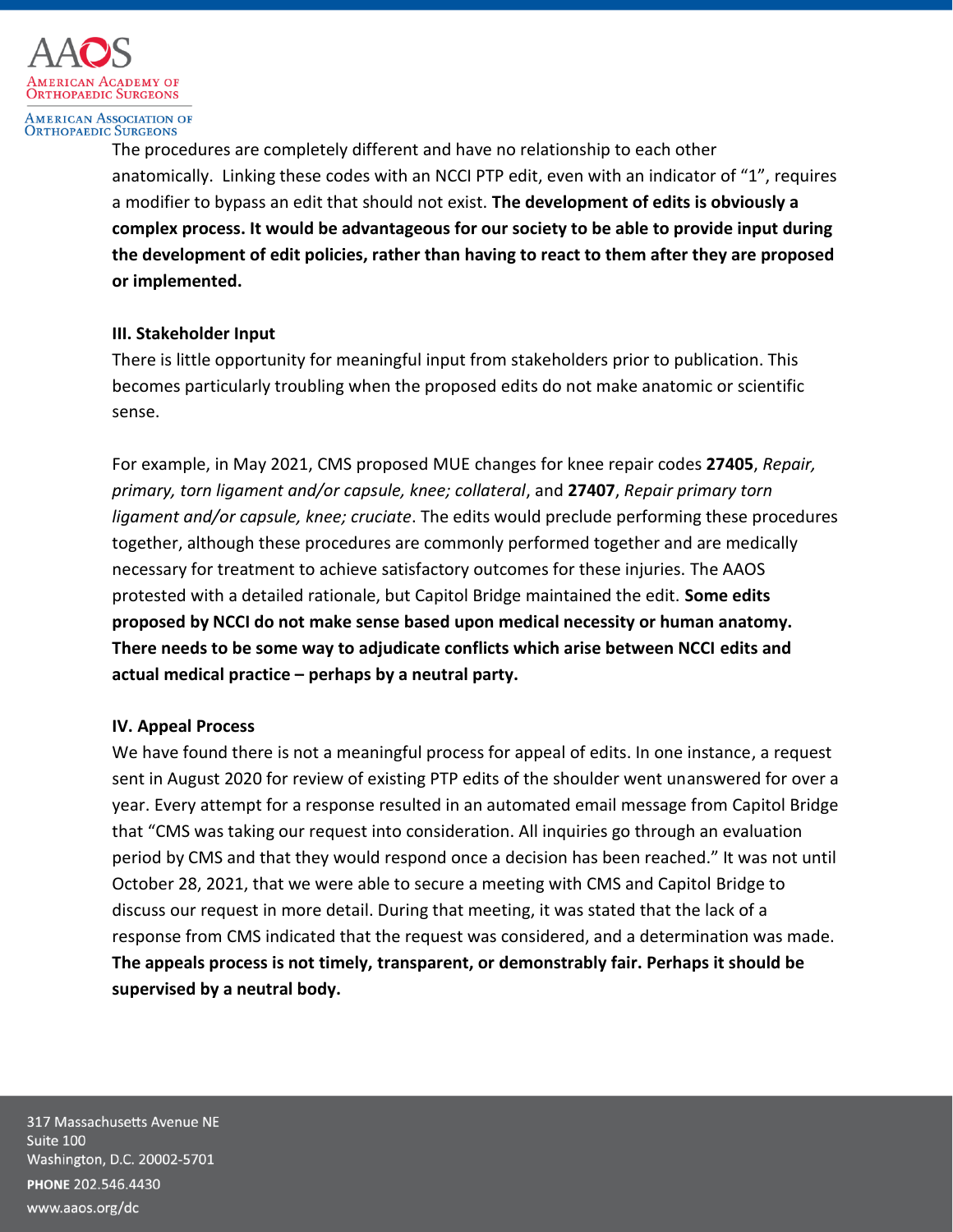

#### **AMERICAN ASSOCIATION OF ORTHOPAEDIC SURGEONS**

#### **V. Conclusion**

There are other examples of edits which are confounding and need not be detailed here. The intent of this letter is not to dispute specific edits or policies but is to raise questions about the processes of NCCI. We, the signatories, agree with the intent of NCCI, but find fault with the process that edits are created and implemented. **We propose to work with the agency in order to address the issues outlined above.**

We appreciate the opportunity to bring these issues to your attention. AAOS and the undersigned subspecialty societies remain committed to contributing to the NCCI PTP and MUE programs. Representatives are available to discuss these issues in more detail in a meeting at your convenience. Please contact Joanne Willer, AAOS' Director of Coding & Reimbursement Resources at [willer@aaos.org](mailto:willer@aaos.org) to schedule a meeting.

Sincerely,

1 By

Daniel K. Guy, MD, FAAOS President, American Association of Orthopaedic Surgeons

American Association for Hand Surgery American Association of Hip and Knee Surgeons Arthroscopy Association of North America American Orthopaedic Foot and Ankle Society American Orthopaedic Society for Sports Medicine American Shoulder and Elbow Surgeons American Spinal Injury Association Cervical Spine Research Society Limb Lengthening and Reconstruction Society Musculoskeletal Tumor Society Orthopaedic Rehabilitation Association Orthopaedic Trauma Association Pediatric Orthopaedic Society of North America Ruth Jackson Orthopaedic Society

317 Massachusetts Avenue NE Suite 100 Washington, D.C. 20002-5701 PHONE 202.546.4430 www.aaos.org/dc